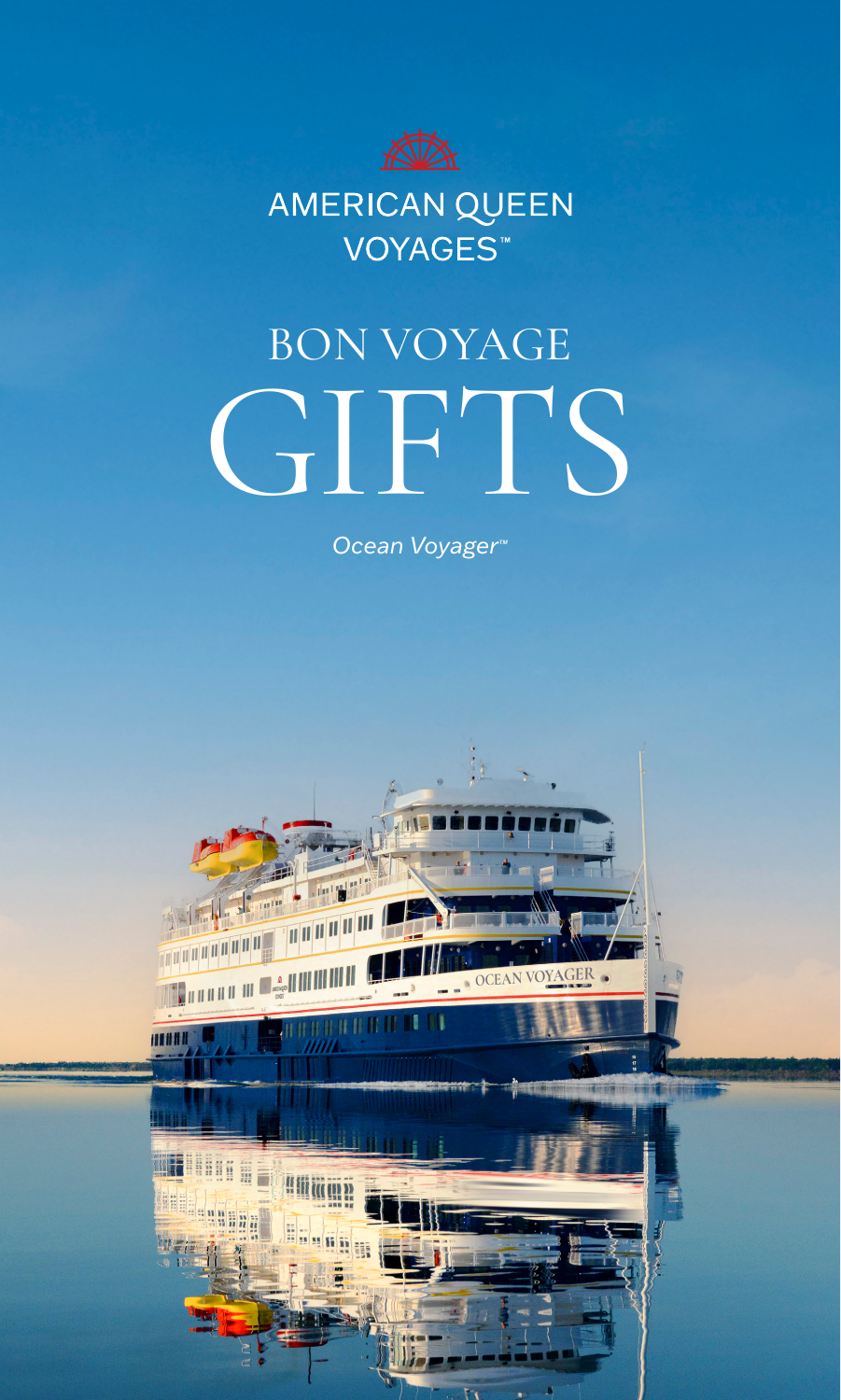## GIFTS OF WINE & SPIRITS

#### Champagne & Sparkling

| Pol Clément Brut                       |  |
|----------------------------------------|--|
| Moët & Chandon Imperial                |  |
|                                        |  |
| White                                  |  |
| <b>Sauvignon Blanc</b>                 |  |
| Chardonnay                             |  |
| Red                                    |  |
| <b>Merlot</b>                          |  |
| <b>Cabernet Sauvignon</b>              |  |
| Port                                   |  |
| <b>Sandeman Fine Ruby Porto</b>        |  |
|                                        |  |
| Spirits                                |  |
| <b>Bombay Sapphire Gin</b>             |  |
| <b>Bacardi Rum</b>                     |  |
|                                        |  |
| <b>Dewar's White Label Scotch</b>      |  |
| <b>Ketel One Vodka</b>                 |  |
| <b>Jack Daniel's Tennessee Whiskey</b> |  |
| <b>Hennessy VS Cognac</b>              |  |
| Glenfiddich 12-Year-Old Scotch         |  |
|                                        |  |

## CANAPÉS, FRUITS & CHEESES

| Cold Canapés (12 pieces)                        |  |
|-------------------------------------------------|--|
| <b>Fruit Basket</b>                             |  |
| <b>Plate of Sliced Fruits and Cheeses</b>       |  |
| <b>Chocolate-Dipped Strawberries (8 Pieces)</b> |  |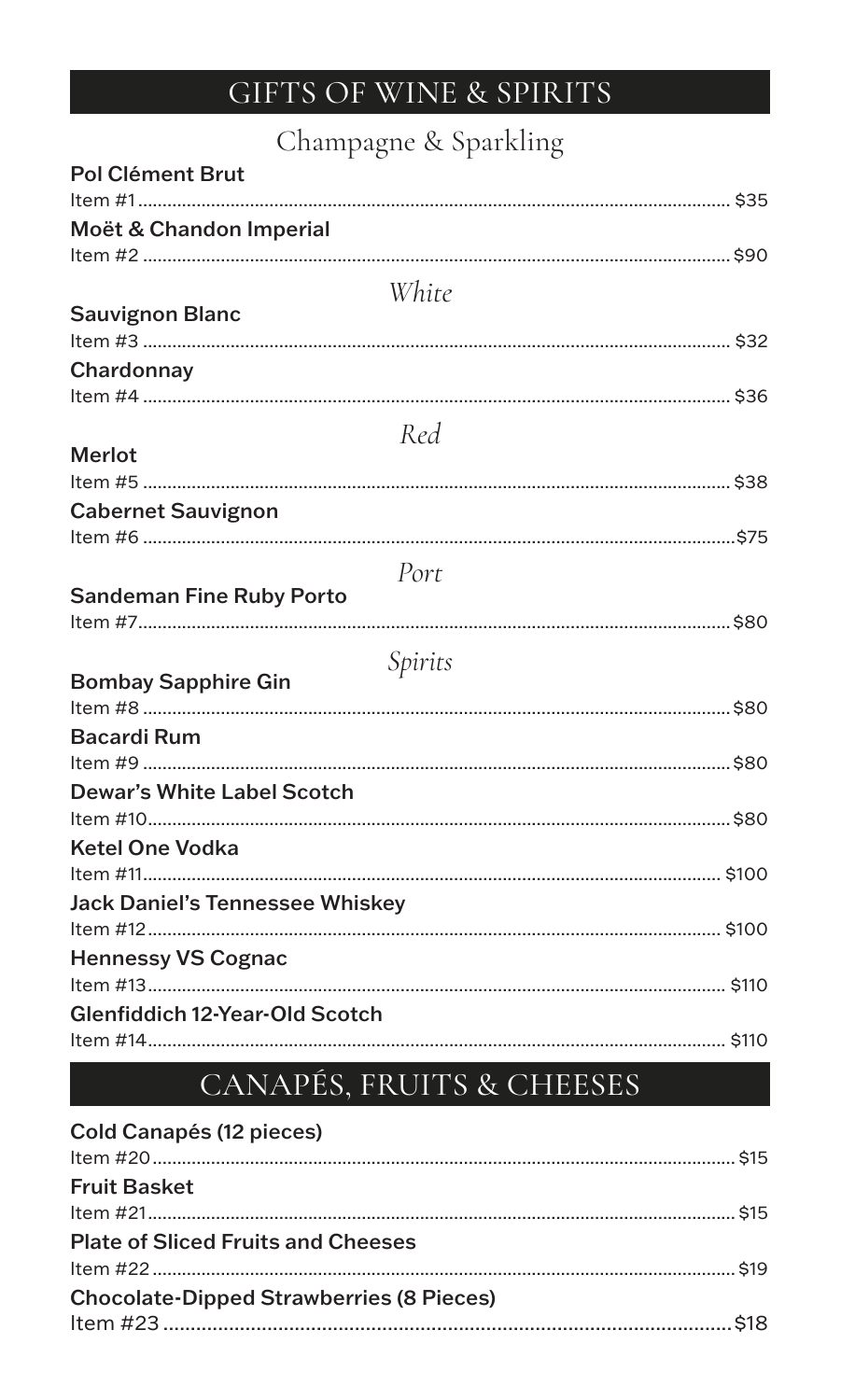#### **CAKES**

| Birthday/Anniversary Cake (Serves 8 to 10) |  |
|--------------------------------------------|--|
|                                            |  |
|                                            |  |
| Please select BIRTHDAY or ANNIVERSARY:     |  |
| <b>Tiramisu</b>                            |  |
|                                            |  |
| <b>Chocolate Decadence Mousse Cake</b>     |  |
|                                            |  |

#### ROOM DECORATIONS

| Congratulations          |  |
|--------------------------|--|
| <b>Happy Anniversary</b> |  |
| <b>Happy Birthday</b>    |  |
|                          |  |

### GIFT PACKAGES

| Classic Celebration - Welcome Aboard                                                                                  |       |
|-----------------------------------------------------------------------------------------------------------------------|-------|
| <b>Sparkling Wine, Cake and a Fruit Basket</b>                                                                        |       |
|                                                                                                                       | \$60  |
| Deluxe Celebration Package<br>Sparkling Wine, Vanilla Iced Cake, Chocolate-Dipped, Strawberries<br>and a Fruit Basket |       |
|                                                                                                                       | \$125 |
| Wine Package<br>One Chardonnay, One Sauvignon Blanc, One Merlot and One                                               |       |
|                                                                                                                       |       |
| <b>Cabernet Sauvignon</b>                                                                                             |       |
|                                                                                                                       | \$165 |

#### ONBOARD CREDITS

#### \$50 Onboard Credit Item #60....................................................................................................................... \$50 \$100 Onboard Credit Item #61...................................................................................................................... \$100 \$150 Onboard Credit Item #62 ......................................................................................................................\$150